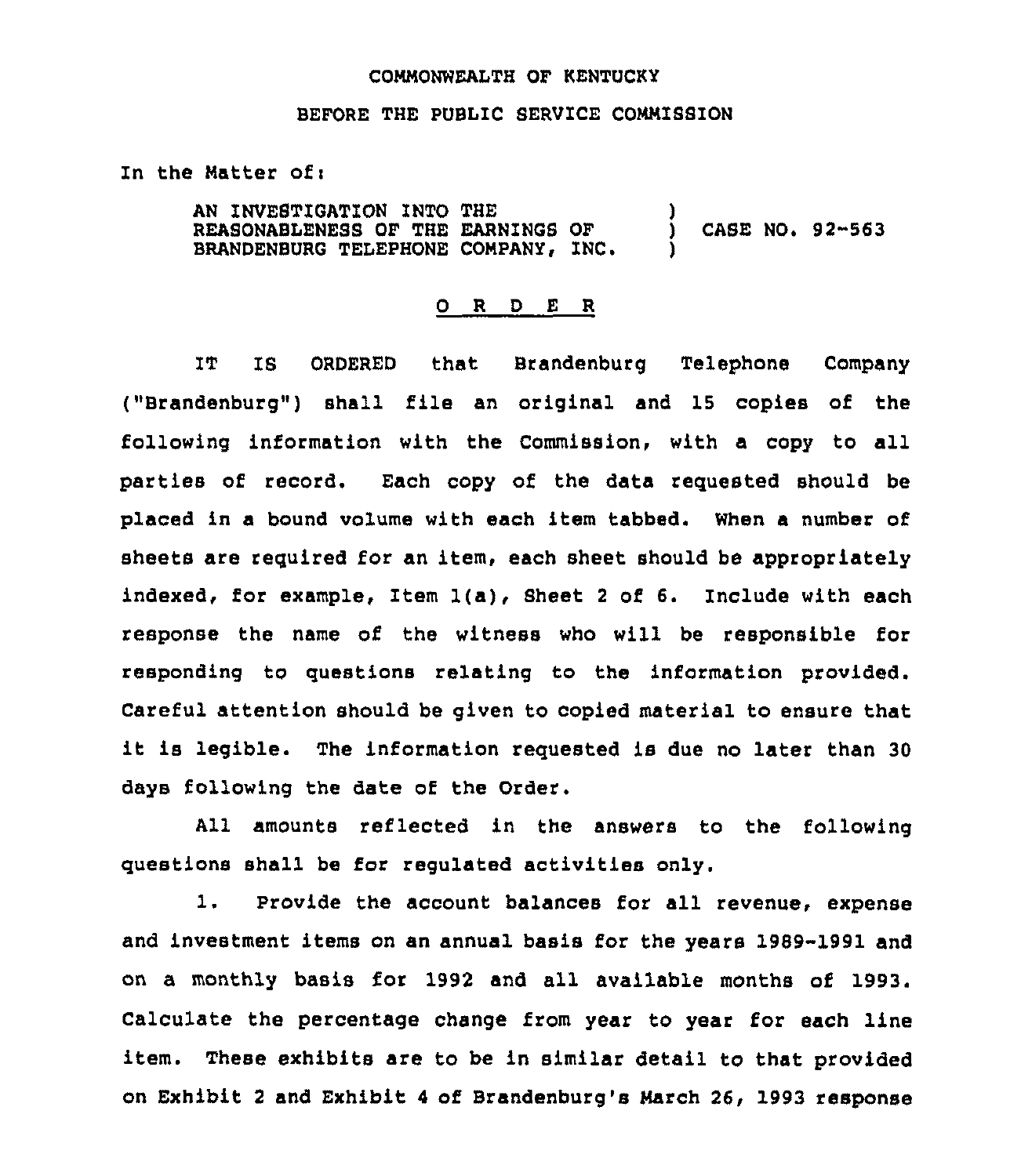to the Commission's January 11, 1993 Order, except that revenues shall be in comparable detail as is required in the Annual Report-Form T. Disaggregate local service revenues into each category assigned its own billing code, i.e., touch tone charges, xone charges, custom call features, CLASB services, if provided, and so forth. All percentage changes between the years shown shall be computed and reflected on the schedule. The federal subscriber line charge should be included in access revenues rather than local service revenues. Also, Account 6728 shall be dissaggregated into its individual expense categories and percent changes calculated for each expense.

2. a. Provide a copy of NECA settlements for the years 1989-1991 on an annual basis and for 1992 on a monthly basis and all available months of 1993. This exhibit should reflect all individual settlement elements.

b. Provide, for the same time periods cited in 2(a), intrastate interLata access charge billings to all toll carriers showing total access minutes billed and revenues received by tariff element, i.e., transport, switching, intercept, etc.

3. Provide the amount of employee concession service for the year 1992.

4. Provide directors'ees paid for 1992.

5. Provide a schedule of salaries and wages on an annual basis for the years 1989-1992 by employee and for ail available months of 1993.

6. Provide a detailed analysis of expenditures for advertising included in all accounts. This advertising will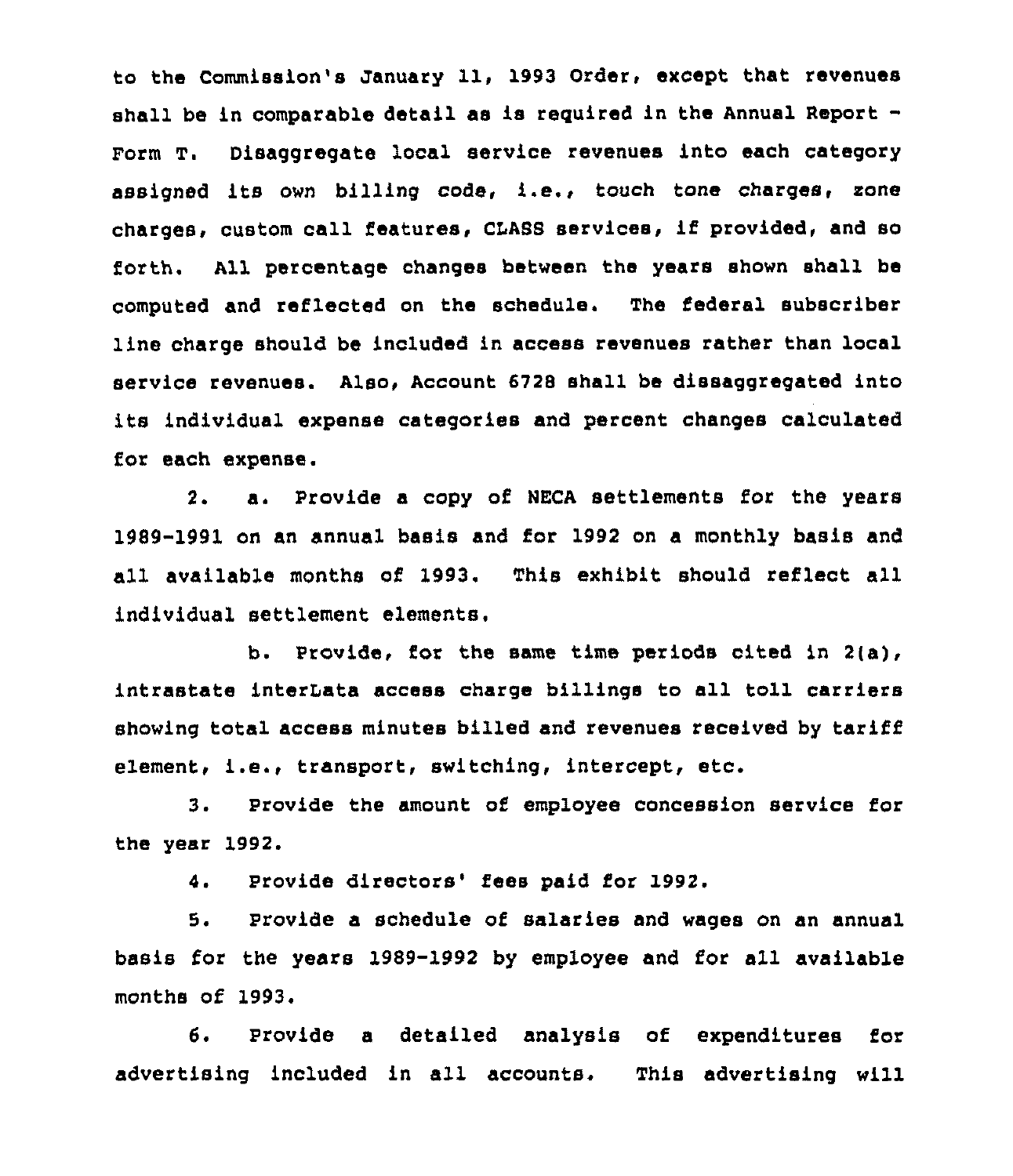include newspaper ads, space purchased in publications such as yearbooks, programs, calendars, etc. for the individual months of 1992.

¥

7. Provide an analysis of wages and overheads (taxes, pensions, health insurance, etc.) cleared or charged to telephone plant in service or telephone plant under construction for 1992 on an annual basis.

8. It is generally accepted in rate-making that capital and net investment are comparable. If the Company does not agree with this, provide a detailed explanation of your position. In the Commission's Order dated January 11, 1993 which initiated this case, Item 2(d) required a reconciliation of Brandenburg's net investment and capital at the end of the 12-month period chosen by Brandenburg. This reconciliation was not provided. Therefore, Brandenburg shall supply such a reconciliation in response to this information request.

9. Provide computations for earned book returns on equity and net investment on an annual basis for the years 1987-1992 and for the 12 months to date for those months of 1993 which are available. The calculation should be prepared using the earned rate of return on net investment as the allowable overall return on capital. This methodology is consistent with the principle that the overall return on capital should be comparable to the earned return on net investment.

 $-3-$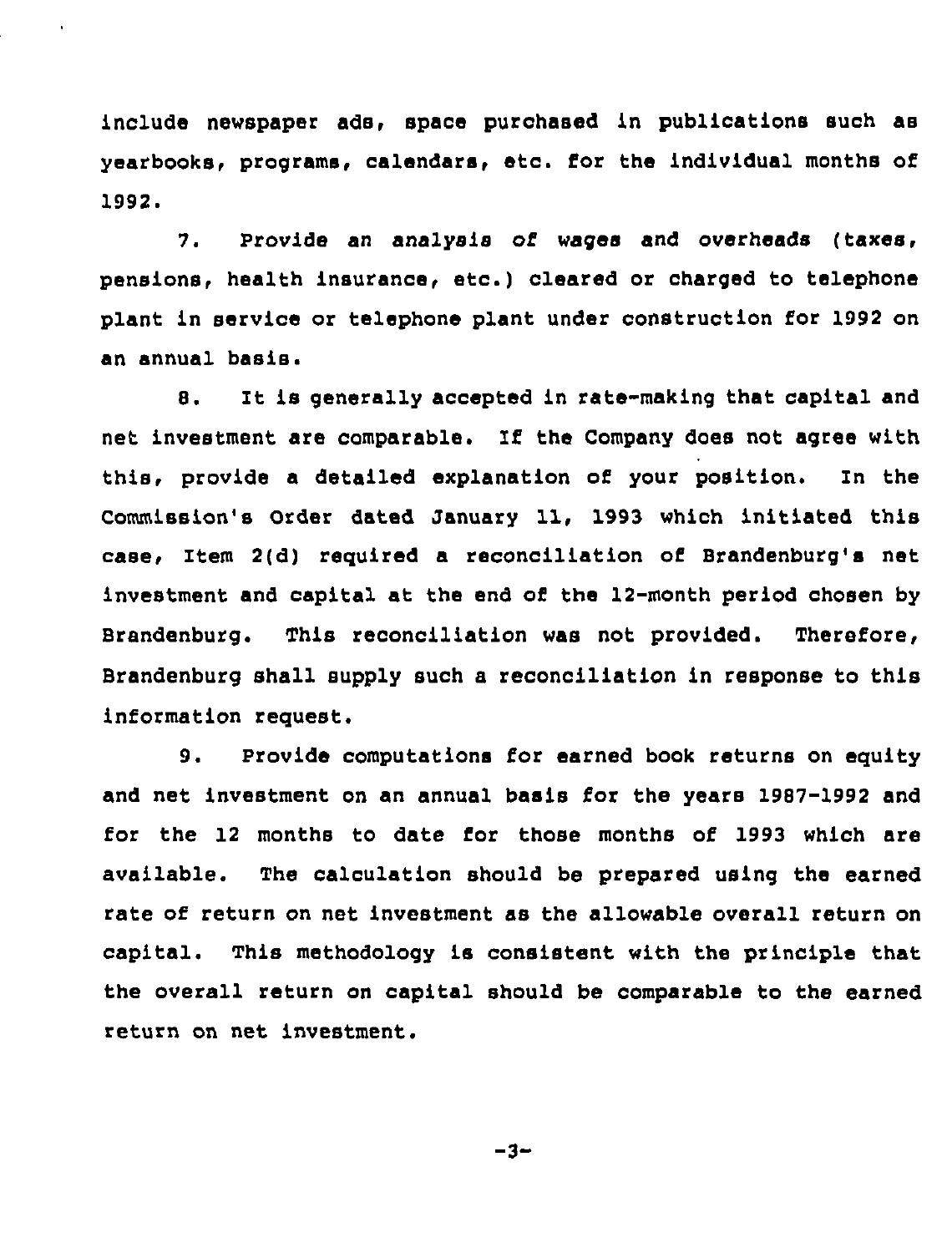10. The following information requests are related to Brandenburg's March 26, 1993 response to the Commission's January 11, 1993 Order:

a. Provide support for Brandenburg's statement in the last sentence of the second paragraph on page <sup>2</sup> that "Brandenburg should be allowed to earn a return on investment greater than 10.75 percent." This support should be based upon the generally accepted methodologies, i.e. comparable companies, discounted cash flow method, or some other methodology used in rate proceedings to support that company's proposed return, both on net investment and on common equity.

b. Provide a pro forma income statement similar to that provided in March 26, 1993 incorporating the new headquarters building and a 36 percent federal income tax rate.

c. Exhibit <sup>2</sup> and Exhibit <sup>4</sup> included <sup>a</sup> number of pro forms adjustments, all of which were accompanied by a letter notation. The Commission did not receive explanations of these adjustments. Provide these explanations.

d. Provide the company's calculation of the cash working capital adjustment in the amount of \$578,581 as shown in Exhibit 2, page <sup>2</sup> of 2.

e. Explain why RTB stock in the amount of 6591,605 reflected on Exhibit 2, page <sup>2</sup> of 2, is included in rate base when the funds were used to purchase stock rather than to construct telephone plant used and useful in providing telephone service.

 $-4-$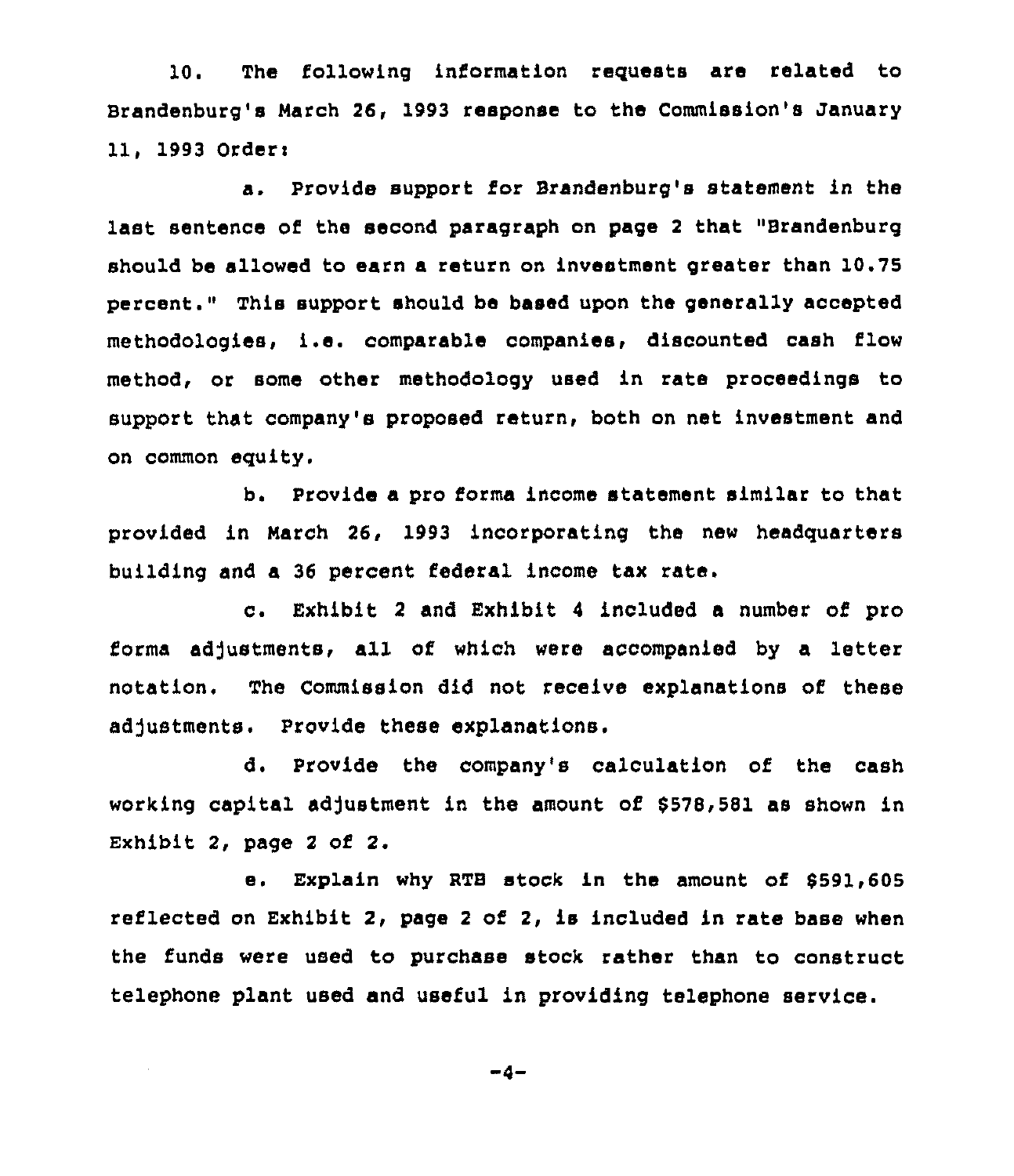Explain why "Customer Deposits" ie deducted, from  $f$ . rate base.

g. Are any of the plant additions reflected on Exhibit <sup>2</sup> or expense increases on Exhibit <sup>4</sup> associated with equal access implementation? If yes, explain and discuss.

h. Net investment increases, on a pro forma basis, from \$16,905,554 million to 818,985,253 million on Exhibit 2, page <sup>2</sup> of 2, while the capital structure reflected on Exhibit 3 is roughly equal to the actual capital structure at December 31, 1992. It appears that no financing is required for the constructed additions. Explain.

On Exhibit 3, page <sup>2</sup> of 2, explain why the current portion of debt is deducted prior to calculating the annual costs.

11. a. During the period 1988-1992, net investment has increased from approximately 814,952,508 at December 31, 1988 to approximately 816,632,900 at December 31, 1992 or about 11 percent, with the largest single yearly increase being approximately 4.9 percent from 1991 to 1992. These amounts are from Brandenburg's quarterly reports and exclude cash working capital and RTB stock. Based upon your response dated March 26, 1993, net investment will increase approximately 11.9 percent in 1993, on a pro forms basis, as compared to 1992. Explain why this increase is significantly greater than historical experience.

b. Analysis of Exhibit 4, submitted as a part of your March 26, 1993 response indicates that on a pro forma basis total operating expenses will increase 51,150,452 or approximately 19.6

-5-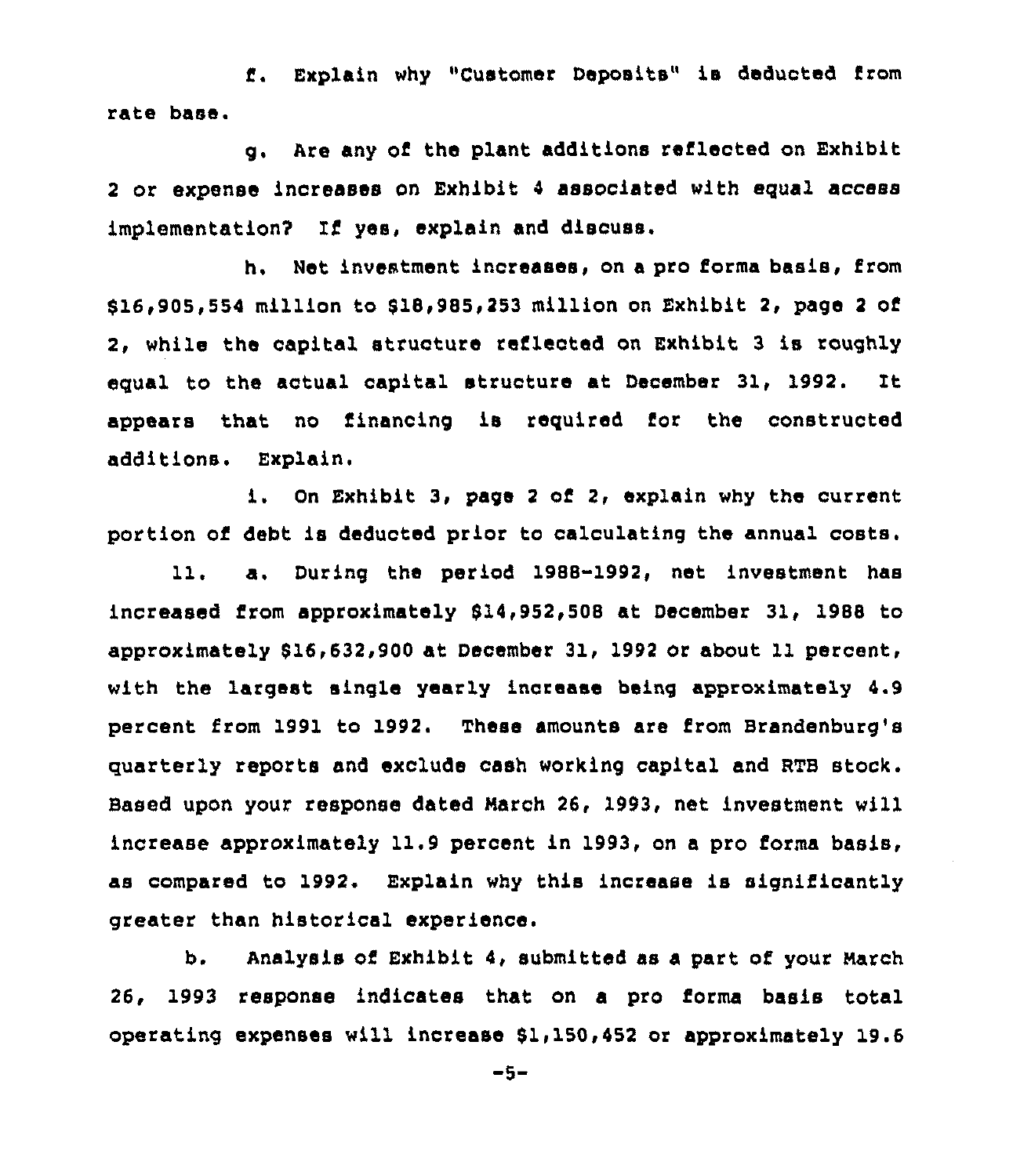percent. Per Brandenburg's Annual Reports, total operating expenses have increased 81,009,128 or approximately 20.71 percent from the end of 1988 to the end of 1992, an average of approximately 5.2 percent. Explain why this increase is significantly greater than historical experience.

12. Explain the increase in Deferred Federal Income Taxes from the end of 1991 to the end of 1992.

13. From 1991 to 1992, local service revenues increased approximately 5.0 percent. For the same period and adjusting for the required 8236,731 refund for interstate access, access and toll revenues increased approximately 10.2 percent. Overall from 1984 to 1992, total revenues have increased on average by approximately 5 percent annually. In Case No. 10481, Notice of Adjustment of The Nates of Kentucky-American Water Company Effective February 2, 1989, the Commission gave notice to Kentucky-American as well as other utilities under its jurisdiction that adjustments for post test-year additions to plant in service should not be requested unless all revenues, expenses, rate base, and capital items were also updated to the same period as the plant additions. Explain why pro forma revenue increases have not been considered in the March 26, 1993 response.

14. Provide state and federal income tax calculations for regulated activities only. Do not include any nonregulated income or expense items or any income or expense item reflected in accounts below "Net Operating Xncome" on the Form T, This

-6-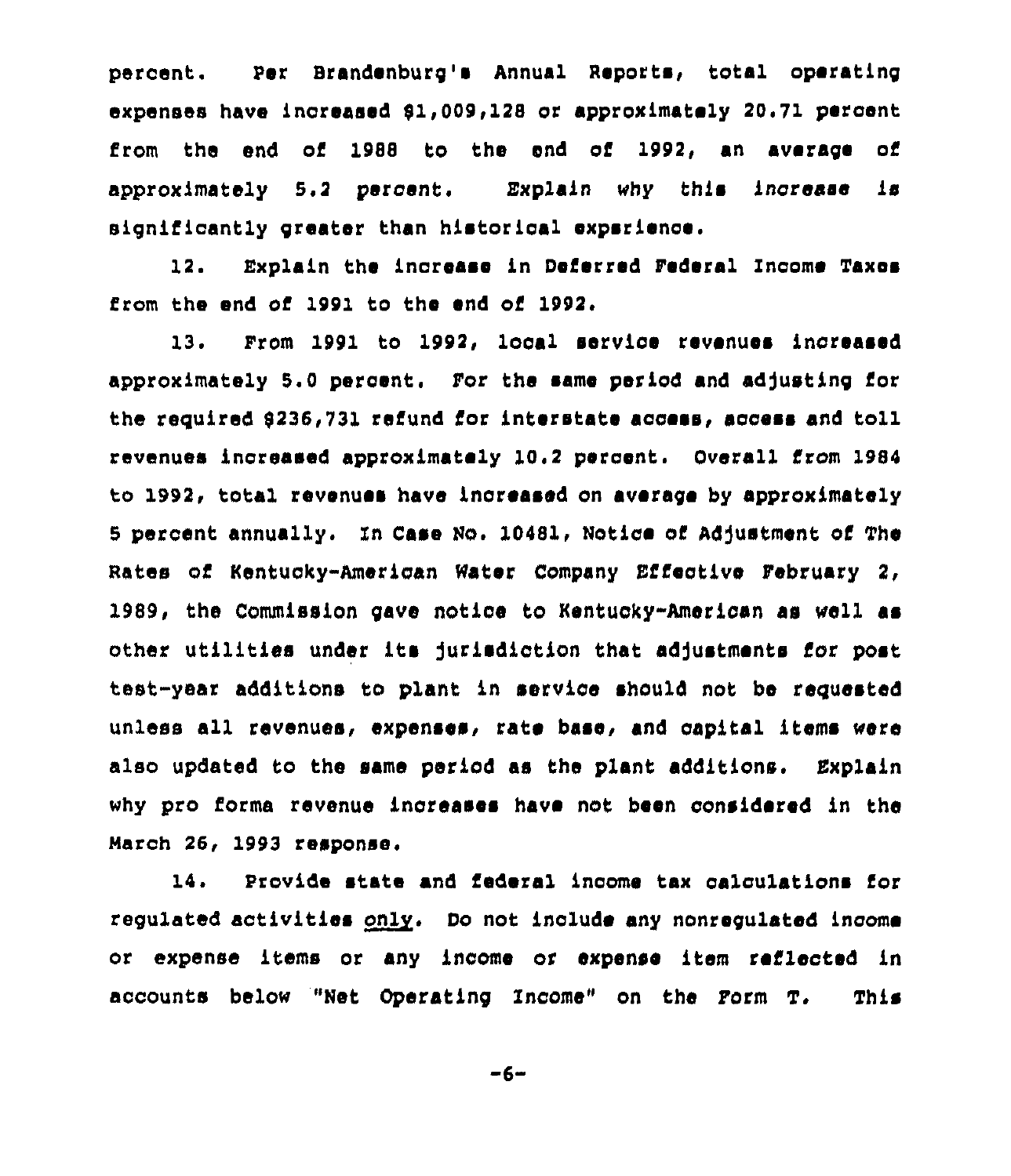calculation is to be detailed and not presented as an "effective" rate <sup>i</sup>

15, Reconcile the differences between revenue and expense items as reported on your quarterly report for the 12 months ended December 31, 1992 and those reflected on Exhibit 4, investment amounts shown on Exhibit <sup>2</sup> and capital amounts shown on Exhibit 3.

16. Explain the impetus for the plant additions shown on Exhibit 2, i.e., increases in traffic (minutes of use), increases in access lines due to inoreased population served, or redundancy.

17. Provide a mathematical analysis of the .0816 effective income tax rate shown on Exhibit 5.

18. Exhibit <sup>2</sup> does not reflect any retirements. Should it? Zf no, explain.

19. Provide the approximate date on which Brandenburg will file with the Commission for a Certificate of Convenience and Public Necessity under KRS 278.020 for authority to construct the additions outlined in Exhibit 2 of the response as well ae the construction of the new headquarters building alluded to on page 3 of the response.

20. Provide the statutory authority that would allow the Commission to consider Brandenburg's quality of service and efficiency in order to allow it to earn <sup>a</sup> return above its cost of capital.

21. What is Brandenburg's cost of capital? Provide a complete discounted cash flow analysis to support this cost.

 $-7-$